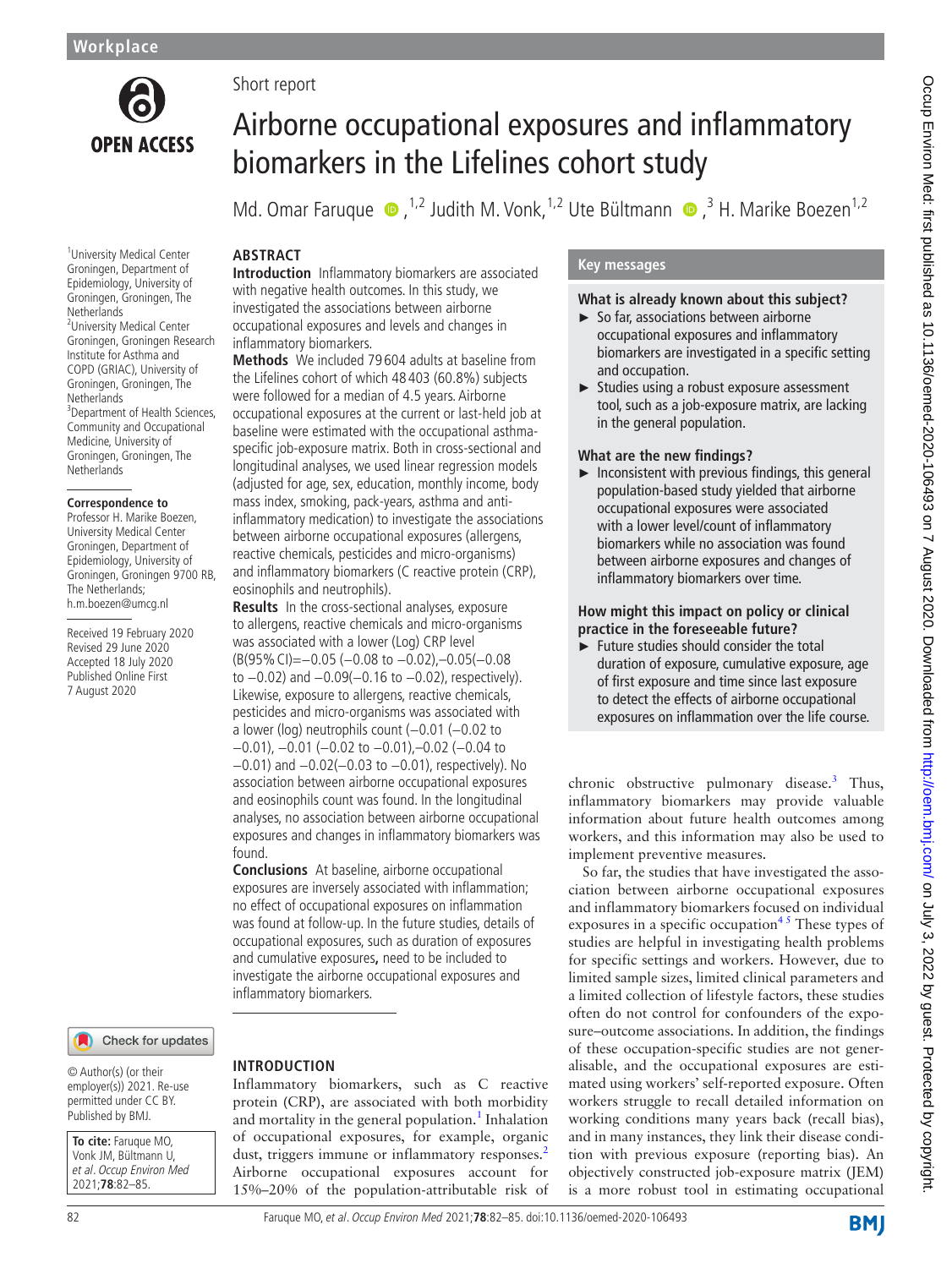exposure and eliminating recall, reporting and differential misclassification bias.<sup>6</sup>

Therefore, in the current study, we investigated the association between airborne occupational exposures, assessed with a JEM, and the baseline level and longitudinal changes of inflammatory biomarkers (CRP, eosinophils and neutrophils) in the large population-based Lifelines cohort study.

### **METHODS**

In this study, we included 79604 adults from the Lifelines cohort study.<sup>7</sup> From 2006 to 2013, baseline data were collected, and the first follow-up visit was performed after a median of 4.5 years (range:1.8–8.8 years).

Airborne occupational exposures were estimated using selfreported current or last held job title from the baseline questionnaire. The Occupational asthma-specific job-exposure matrix (OAsJEM)<sup>8</sup> was linked to the baseline job title to estimate occupational exposure into no, low or high exposure categories  $(0/1/2)$ . Four occupational exposure groups were created: allergens (animals, flour, house dust mites, storage mites, plant mites, enzymes, latex and fish); reactive chemicals (high-level chemical disinfectants, isocyanates, acrylates, epoxy resins, persulphates, aliphatic amines and bleach); pesticides (herbicides, insecticides and fungicides) and micro-organisms (moulds and endotoxin). These occupational exposures were dichotomised into no exposure and any exposure. The 'no exposure' group consisted of subjects who were not exposed to any of the 30 occupational agents in the OAsJEM. In the 'any exposure' group, low and high exposure were combined. The self-reported job titles were coded according to the International Standard Classification of Occupations-08, $9^9$  $9^9$  and the coding was performed by a Computer-Assisted Structured Coding Tool (CASCOT).<sup>[10](#page-3-8)</sup> We selected subjects with a CASCOT score  $\geq 60$ . We additionally reviewed all job titles and recoded these manually if necessary to achieve accurate job coding.

Details on laboratory procedures to measure the inflammatory biomarkers are given elsewhere.<sup>11 12</sup> The inflammatory biomarkers (CRP, eosinophils and neutrophils) and the residuals of the regression analyses were not normally distributed at baseline, so we used the natural log (ln)-transformation to obtain a normal distribution. In the cross-sectional analyses, linear regression models were used to investigate the associations between baseline occupational exposures (no exposure as reference) and log-transformed inflammatory biomarkers adjusted for age, sex (female as reference), education (low education as reference), monthly income (low income as reference), body mass index, smoking (no smokers as reference), pack-years, asthma (no asthma as reference) and anti-inflammatory medication (no medication as reference). In the longitudinal analyses, linear regression models were used to investigate the associations between occupational exposures and changes of inflammatory biomarkers and these models were additionally adjusted for the time between the baseline and follow-up visits. Changes in biomarkers were calculated as the difference in absolute level/ numbers of the biomarkers between follow-up and baseline. At follow-up, CRP was measured in a very limited number of subjects (n=206) and was excluded from the longitudinal analyses.

All exposures were tested separately and were not adjusted for the other exposures due to multicollinearity. A  $p < 0.05$  was considered statistically significant (tested two sided).

To investigate if current occupational exposures have a different effect on inflammatory biomarkers than previous

<span id="page-1-0"></span>

| Table 1 Baseline characteristics of the study population |  |
|----------------------------------------------------------|--|
|                                                          |  |

|                                                               | <b>Total population at</b><br>baseline, |  |
|---------------------------------------------------------------|-----------------------------------------|--|
| <b>Population characteristics</b>                             | $n = 79604$                             |  |
| Age (years), mean (SD)                                        | 44 (13)                                 |  |
| Female sex, %                                                 | 60.2                                    |  |
| Follow-up duration (years), mean (SD)                         | 4(1)                                    |  |
| Body mass index (kg/m <sup>2</sup> ), mean (SD)               | 26(4)                                   |  |
| Smoking never smokers, N(%)                                   | 35 218 (47.3)                           |  |
| Ex-smokers, N(%)                                              | 24429 (32.8)                            |  |
| Current smokers, N(%)                                         | 14783 (19.5)                            |  |
| Education low, $N(\%)$                                        | 11 955 (15.8)                           |  |
| Medium, N(%)                                                  | 38 958 (51.5)                           |  |
| High, $N(\%)$                                                 | 23 192 (30.7)                           |  |
| Unclassifiable, N(%)                                          | 1380 (1.8)                              |  |
| Monthly income low, N(%)                                      | 11 191 (15.2)                           |  |
| Medium, N(%)                                                  | 19922 (27.0)                            |  |
| High, $N(\%)$                                                 | 32 289 (43.8)                           |  |
| Unknown, N(%)                                                 | 10376 (14.1)                            |  |
| Anti-inflammatory medication, %                               | 27.5                                    |  |
| Asthma, %                                                     | 8.2                                     |  |
| C reactive protein (mg/dL), median (IQR)                      | 1.20(2.20)                              |  |
| Eosinophils (count $\times 10^6$ /L), median (IQR)            | 150 (130)                               |  |
| Neutrophils (count ×10 <sup>6</sup> /L), median (IQR)         | 3100 (1,390)                            |  |
| $\triangle$ eosinophil (count $\times 10^6$ /L), median (IQR) | 10(80)                                  |  |
| $\triangle$ neutrophil (count $\times 10^6$ /L), median (IQR) | 60 (1,010)                              |  |
| Allergens exposed, %                                          | 31.5                                    |  |
| Reactive chemicals exposed, %                                 | 32.1                                    |  |
| Pesticides exposed, %                                         | 8.5                                     |  |
| Micro-organisms exposed, %                                    | 6.8                                     |  |

Δ-Difference in numbers of eosinophil and neutrophil between baseline and followup.

Education: low education (No training, primary education, lower or pre-vocational education); medium education (General secondary education, secondary vocational or professional guiding, preuniversity education); high education (Higher

professional or university degree); Unclassifiable (Subjects with other than abovementioned education).

Monthly income: low income (monthly net income ≤ €1500); medium income (monthly net income between €1500 and €2500); high income (monthly net income ≥ €2500); unknown (I don't know/ I don't want to say).

Smoking: never smokers (Never smoked or smoked for < 1 year); ex-smokers

(Smoked for ≥ 1 yearand stopped smoking for ≥ 1 month); current smokers (Current smoker or stopped smoking < 1 month)

Anti-inflammatory medication: prescribed use of steroids and/or non-steroidal antiinflammatory drugs.

IQR, Interquartile range; SD, Standard deviation .

exposure, the analyses were stratified by active workers at baseline (currently have a paid job for at least 1hour per week) and non-active workers at baseline (eg, retired, unemployed/looking for a job or unfit for work).

# **RESULTS**

At baseline, the mean age was 44 (SD 13) years and 60.2% were female. Descriptive statistics of the study population is given in [table](#page-1-0) 1.

In the cross-sectional analyses, exposure to allergens, reactive chemicals and micro-organisms were significantly associated with a lower CRP level ([table](#page-2-0) 2). For example, subjects with allergens exposure had a  $5\%$  (exp( $-0.05$ )=0.95; exp(CI)=0.93 to 0.98) lower CRP level compared with subjects without allergens exposure. Pesticides exposure was also associated with a lower CRP level; this finding was not statistically significant.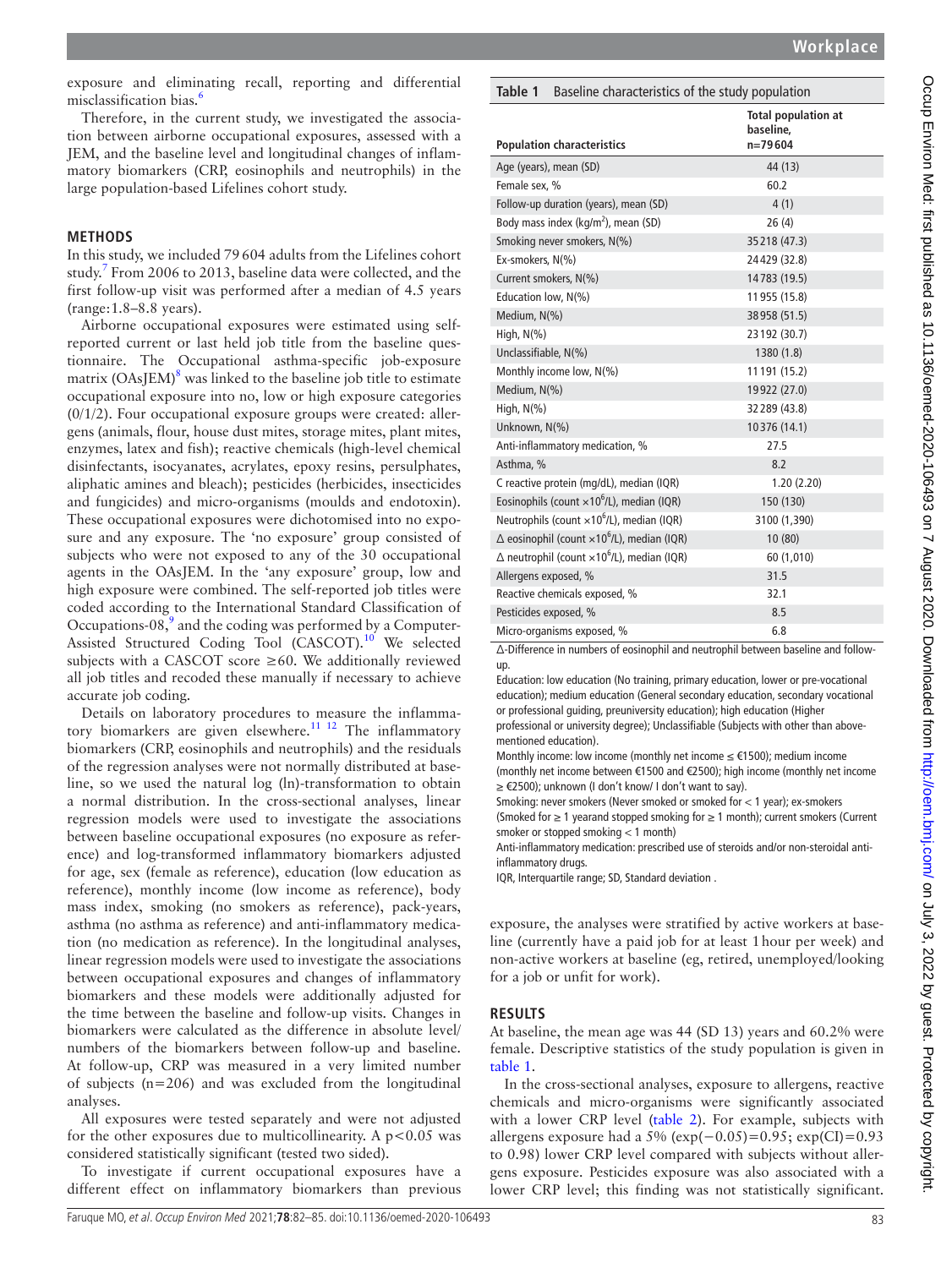<span id="page-2-0"></span>

| Table 2 Association between occupational exposures and inflammatory biomarkers |  |  |  |
|--------------------------------------------------------------------------------|--|--|--|
|--------------------------------------------------------------------------------|--|--|--|

|                                    | <b>Cross-sectional analyses</b> |                            | Longitudinal analyses          |                       |                                  |
|------------------------------------|---------------------------------|----------------------------|--------------------------------|-----------------------|----------------------------------|
| Airborne<br>occupational exposures | (Ln) CRP                        | (Ln) Eosinophils           | (Ln) Neutrophils               | Eosinophils $(105/L)$ | Neutrophils (10 <sup>6</sup> /L) |
|                                    | B* (95% CI)                     | $B*$ (95% CI)              | $B*$ (95% CI)                  | $B*$ (95% CI)         | $B*$ (95% CI)                    |
| No exposure                        | Reference                       | Reference                  | Reference                      | Reference             | Reference                        |
| Allergens                          | $-0.05$ ( $-0.08$ to $-0.02$ )  | $-0.01$ ( $-0.02$ to 0.01) | $-0.01$ ( $-0.02$ to $-0.01$ ) | $-12$ ( $-40$ to 16)  | $18 (-8 to 44)$                  |
| <b>Reactive chemicals</b>          | $-0.05$ ( $-0.08$ to $-0.02$ )  | $0$ (-0.01 to 0.01)        | $-0.01$ ( $-0.02$ to $-0.01$ ) | $-5$ ( $-34$ to 23)   | $-1$ ( $-27$ to 25)              |
| <b>Pesticides</b>                  | $-0.05$ ( $-0.12$ to 0.01)      | $-0.01$ ( $-0.03$ to 0.02) | $-0.02$ ( $-0.04$ to $-0.01$ ) | $-24$ ( $-81$ to 35)  | $51 (-2 to 104)$                 |
| Micro-organisms                    | $-0.09$ ( $-0.16$ to $-0.02$ )  | $-0.03$ ( $-0.05$ to 00)   | $-0.02$ (-0.03 to $-0.01$ )    | $-35$ ( $-96$ to 26)  | $30 (-27 to 86)$                 |

Linear regression models were adjusted for baseline age, sex, BMI, pack-years, smoking, education, monthly income, asthma and medication. The longitudinal analyses were additionally adjusted for time between baseline and follow-up.

Bold: P<0.05.

\*B-coefficients of the linear regression analyses.

BMI, body mass index; CRP, C reactive protein.

All occupational exposures were significantly associated with a lower neutrophil count. No association between occupational exposures and eosinophil count was found.

In the longitudinal analyses, no associations between occupational exposures and changes in inflammatory biomarkers were found.

When stratified for active and non-active workers, in the cross-sectional analyses, occupational exposures were associated with a lower CRP level and neutrophil count in active workers. No such associations were found in non-active workers. Occupational exposures were not associated with eosinophil count in both active and non-active workers. In the longitudinal analyses, occupational exposures were not associated with changes of inflammatory biomarkers in both active and non-active workers.

#### **DISCUSSION**

In this study, we investigated the associations between airborne occupational exposures at baseline and (1) inflammatory biomarkers at baseline and (2) changes of inflammatory biomarkers between baseline and follow-up. We found that occupational exposures were associated with a lower CRP level and neutrophil count at baseline. Occupational exposures were not associated with changes in inflammatory biomarkers between baseline and follow-up.

One explanation of our unexpected findings could be due to 'immunological tolerance'. This phenomenon is described as a state of indifference or non-reactivity towards a substance that would normally be expected to excite an immunolog-ical response.<sup>[13](#page-3-10)</sup> A previous animal study found that tolerised mice (by repeated Ag inhalation) had a lower cellular infiltration (ie, eosinophils and neutrophils) compared with control mice.[14](#page-3-11) In line, a previous study showed that on swine dust exposure, farmers with previous biological dust exposure had lower white cells count compared with non-farmers.<sup>15</sup> Therefore, we hypothesise that workers adapt better to the condition with repeated exposure to allergens/irritants over a long period. Another explanation of our negative findings could be physical activity. Previous studies showed that physical activity helps in reducing inflammation.<sup>[16](#page-3-13)</sup> We assume that workers with occupational exposure (eg, farmers and waste collectors) are more physically active compared with sedentary office workers, and a higher level of physical activity might reduce inflammation in exposed workers.

An alternative explanation for our unexpected findings could be the 'healthy worker effect'.<sup>[17](#page-3-14)</sup> This implies that workers with immunological sensitivity (in another word allergic) to allergens, microorganisms, pesticides or reactive chemicals did not take up a job with these types of exposure, or switched to a job with less occupational exposure. As a result, only the workers who did not experience negative health effects from these exposures stayed in their exposed job.

In this study, we included a substantial number of subjects (who were extensively characterised) both at baseline (79 604) and follow-up (48 403) from the Lifelines cohort study. A general population-based JEM (OAsJEM) was used to estimate airborne occupational exposures based on self-reported current or last held job at baseline. This JEM was created objectively, and therefore, it eliminates recall and reporting bias as well as differential misclassification bias.<sup>6</sup> However, non-differential misclassification bias cannot be ruled out which may attenuate the study findings.<sup>[6](#page-3-4)</sup> We did not assess exposure at the individual chemical or biological agent level that could be considered as a demerit of using OAsJEM. Furthermore, as it was not possible to incorporate the full job history and to estimate cumulative occupational exposure throughout the subjects' entire careers, which could also be considered as a limitation and could have produced non-informative results. Finally, we adjusted for wellknown covariates (also covariates that are available in the Lifelines cohort study) to overcome confounding effects. We did not adjust for covariates such as stress or physical workload. So, we cannot rule out the residual confounding effect of these unmeasured covariates in our analysis.

In this general population-based study, airborne occupational exposures are negatively associated with inflammatory biomarkers at baseline, but not related to changes of inflammatory biomarkers at follow-up. Future studies should consider the total duration of exposure, cumulative exposure, age of first exposure and time since last exposure to detect the effects over the life course of airborne occupational exposures on inflammatory biomarkers at baseline and changes of inflammatory biomarkers at follow-up. The results of these future studies may point towards future preventive and therapeutic measures.

**Contributors** All authors contributed to the conception, design and interpretation of the results. MOF analysed data, produced tables and wrote the first version of the manuscript. JMV, HMB and UB critically reviewed the manuscript and tables. All authors approved the final version of the manuscript.

**Funding** MOF was supported by the Ph.D. Scholarship programme of the Graduate School of Medical Sciences (GSMS), University of Groningen. The Lifelines cohort study was supported by the Dutch Ministry of Health, Welfare and Sport, the Ministry of Economic Affairs, Agriculture and Innovation, the Province of Groningen, the European Union (Regional Development Fund), the Northern Netherlands Provinces (SNN), the Netherlands Organization for Scientific Research (NWO), the University Medical Center Groningen (UMCG), the University of Groningen, de Nierstichting (the Dutch Kidney Foundation) and the Diabetes Fonds (the Diabetic Foundation).